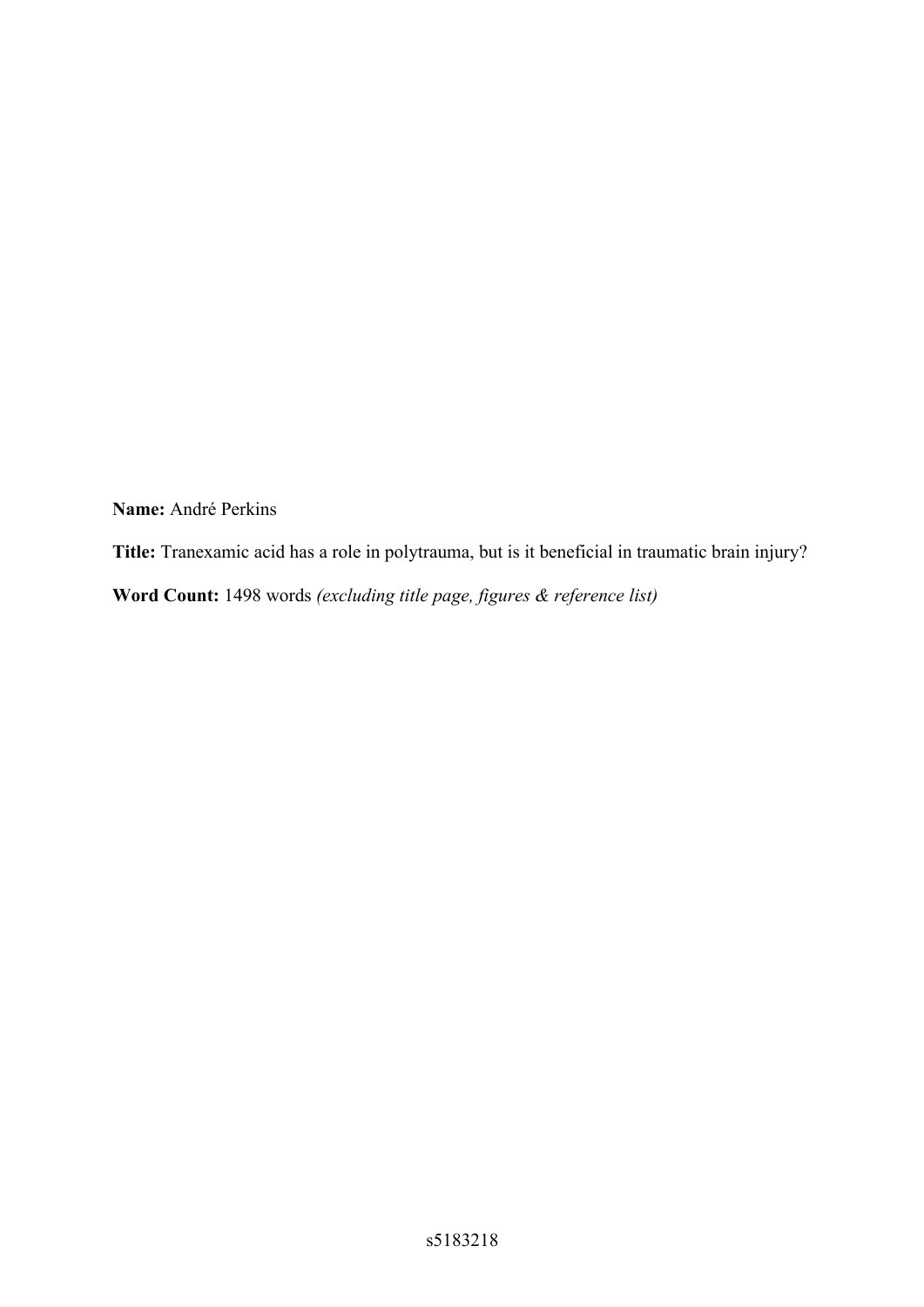# **TXA has a role in polytrauma, but is it beneficial in prehospital management of TBI? Clinical Scenario**

Paramedics respond to an unconscious 22-year-old male at 1am in Surfers Paradise, who reportedly endured a sudden head strike from behind, from an intoxicated male. The patient is GCS9 (E2V2M5) and exhibits a pronounced occipital haematoma, periorbital ecchymosis, and bony crepitus upon palpation of the occiput. No other injuries are detected. Paramedics suspect traumatic brain injury (TBI) and manage  $O2$  saturations, EtC $O2$  and mean arterial pressure accordingly.

## **PICO**

In TBI, does prehospital tranexamic acid (TXA) reduce expansion of intracranial haemorrhage (ICH) and improve patient outcomes, without adverse effects?

#### **Research Rationale**

Approximately 69 million cases of TBI occur yearly worldwide (Roberts et al., 2019). ICH is a common complication, and increases mortality and morbidity rates. TXA is an antifibrinolytic agent which prevents fibrin degradation through competitive inhibition of plasminogen activation. The CRASH-2 and WOMAN trials demonstrated that TXA improves outcomes in haemorrhaging patients. The Australian PATCH study currently underway, will determine the applicability of these findings to paramedicine. TBI often causes a coagulopathic state, where increased fibrinolysis precipitates ICH expansion, brain herniation and death (Roberts et al., 2019). Given TXA's applicability in other domains, this appraisal aims to assess the safety and efficacy of prehospital TXA in TBI, to guide future research and clinical practice guidelines.

### **Search Strategy**

Medline, Embase, Cochrane and CINAHL were searched from January 2015 to September 2020, using the keywords: (TXA OR "tranexamic acid") AND (TBI OR

1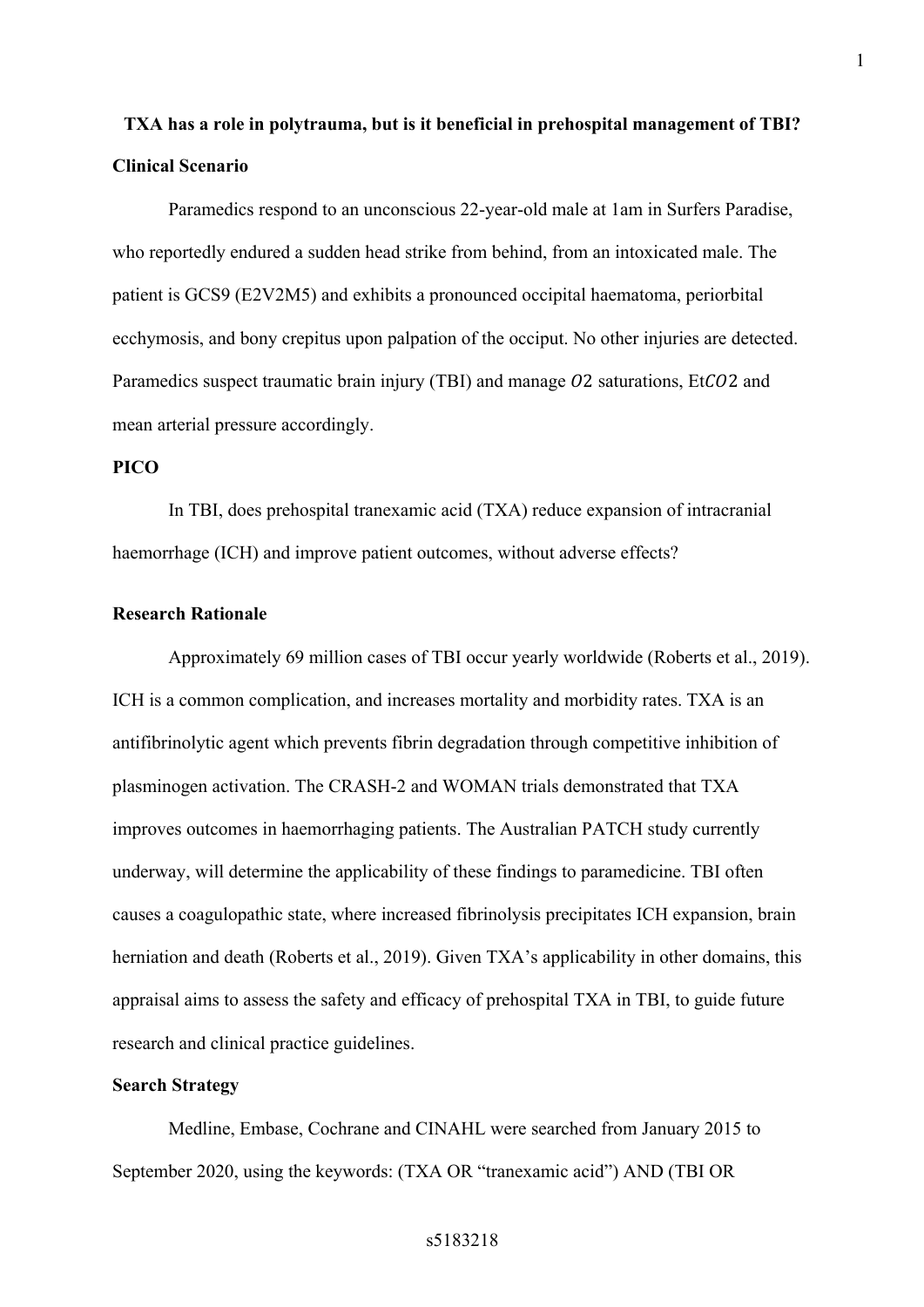"traumatic brain injury" OR "intracerebral haemorrhage" OR "head injury") AND (prehospital OR pre-hospital OR ambulance OR paramed\* OR emergency\*). Included articles discussed TXA for TBI in a prehospital, emergency or intensive care setting. Articles were excluded if they were not randomised controlled trials specific to TXA for TBI.

### **Search Results**

The search identified 524 articles. 40 satisfied inclusion criteria and five were deemed suitable for appraisal following full-text evaluation. Figure 1 outlines the article selection process.



**Figure 1.** PRISMA diagram demonstrating article selection process. Abbreviations: LOE; Level of Evidence.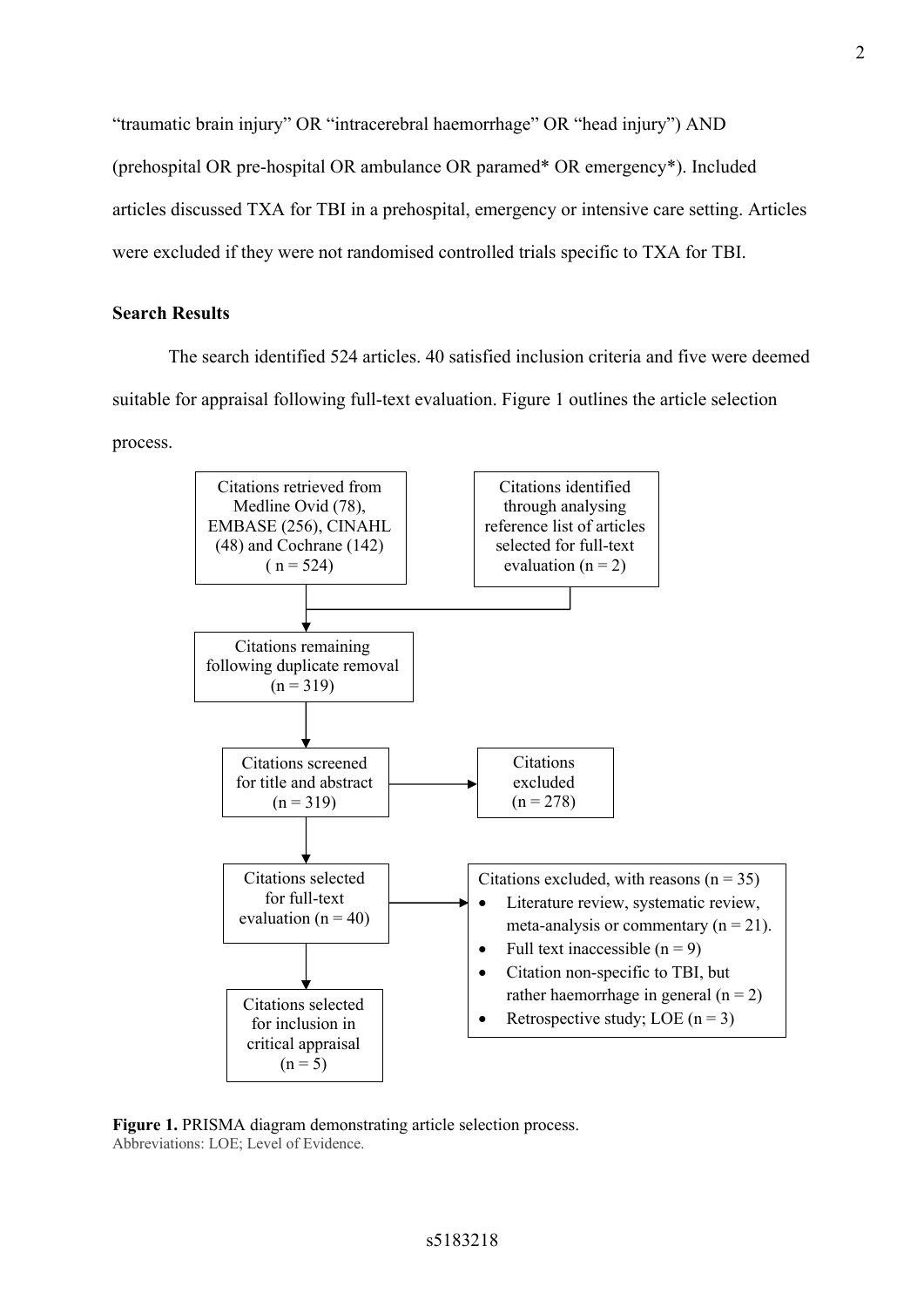## **Study Analysis**

| Author,                                  | Population                                                                                                                                                                                                                                                                                            | <b>Study Design</b>                                                                                                                                                                                                                                                                               |                                     | Key Findings                                                                                                                                                                                                                                                                                                                                                                                                                                                                                                                                                                 | Strengths & Limitations                                                                                                                                                                                                                                                                                                                                                                                                                                                                                                                                                                                                            | Oxford                     |
|------------------------------------------|-------------------------------------------------------------------------------------------------------------------------------------------------------------------------------------------------------------------------------------------------------------------------------------------------------|---------------------------------------------------------------------------------------------------------------------------------------------------------------------------------------------------------------------------------------------------------------------------------------------------|-------------------------------------|------------------------------------------------------------------------------------------------------------------------------------------------------------------------------------------------------------------------------------------------------------------------------------------------------------------------------------------------------------------------------------------------------------------------------------------------------------------------------------------------------------------------------------------------------------------------------|------------------------------------------------------------------------------------------------------------------------------------------------------------------------------------------------------------------------------------------------------------------------------------------------------------------------------------------------------------------------------------------------------------------------------------------------------------------------------------------------------------------------------------------------------------------------------------------------------------------------------------|----------------------------|
| Year.                                    |                                                                                                                                                                                                                                                                                                       |                                                                                                                                                                                                                                                                                                   |                                     |                                                                                                                                                                                                                                                                                                                                                                                                                                                                                                                                                                              |                                                                                                                                                                                                                                                                                                                                                                                                                                                                                                                                                                                                                                    | LOE, IF.                   |
| (Roberts et<br>al., 2019)<br>(Schreiber, | <b>Adult TBI</b><br>patients<br>presenting to<br>ED within 3hrs,<br>without<br>extracranial<br>bleeding, in<br>addition to a<br>$GCS \leq 12$ or<br>alternatively<br>ICH on CT.<br>Original<br>eligibility<br>window was<br>8hrs, but was<br>reduced in light<br>of pertinent<br>evidence in<br>2016. | CRASH-3. Double-<br>blind randomised<br>controlled trial with<br>12737 subjects.<br>Patients received<br>either a 10min 1g<br>TXA IV infusion<br>followed by an 8hr<br>1g TXA infusion<br>$(n=6406)$ , or placebo<br>0.9% NaCl with the<br>same infusion<br>regimen ( $n=6441$ ).<br>Double-blind | $\bullet$<br>$\bullet$<br>$\bullet$ | TXA group exhibited a lower value<br>in 28-day head injury-related death<br>(HIRD) compared to control; 18%<br>vs. 19.8% respectively (non-<br>statistically significant).<br>HIRD following TXA in<br>mild/moderate TBI (GCS9-15) was<br>5.8%, compared to 7.5% in placebo,<br>whereas no comparative benefit was<br>observed in severe TBI $(GCS \le 8)$<br>$(p=0.03)$ .<br>Subgroup analysis revealed early<br>TXA had higher mortality benefit<br>than later administration, in<br>mild/moderate TBI ( $p=0.005$ ).<br>No difference in incidence of<br>adverse effects. | <b>Strengths</b><br>An exceptionally large sample across 175 centres,<br>increasing the power of the study's conclusions<br>regarding TXA's benefits and safety profile.<br>Double-blinding, randomisation-high internal<br>validity.<br>Limited to 3hrs post-injury, increasing<br>generalisabiltiy to paramedicine.<br>Performed sub-group analyses of TBI severity<br>$\bullet$<br>and timing of TXA administration on outcomes.<br>Limitations<br>No account for death post 28 days.<br>In-hospital study, limiting generalisability.<br>No control for varied prehospital TBI treatment<br>(fluids, O2 therapy, ventilation.) | $1b$ ,<br>60.392<br>$1b$ , |
| 2019)                                    | Adult suspected<br>TBI patients,<br>with baseline                                                                                                                                                                                                                                                     | randomised control<br>trial with 967                                                                                                                                                                                                                                                              | $\bullet$                           | Among patients with ICH after TBI,<br>mortality was significantly lower in<br>the prehospital C group compared to                                                                                                                                                                                                                                                                                                                                                                                                                                                            | <b>Strengths</b><br>Multicentre study (utilising 39 EMS systems)<br>with a large sample, increasing power of results.                                                                                                                                                                                                                                                                                                                                                                                                                                                                                                              | 3.048.                     |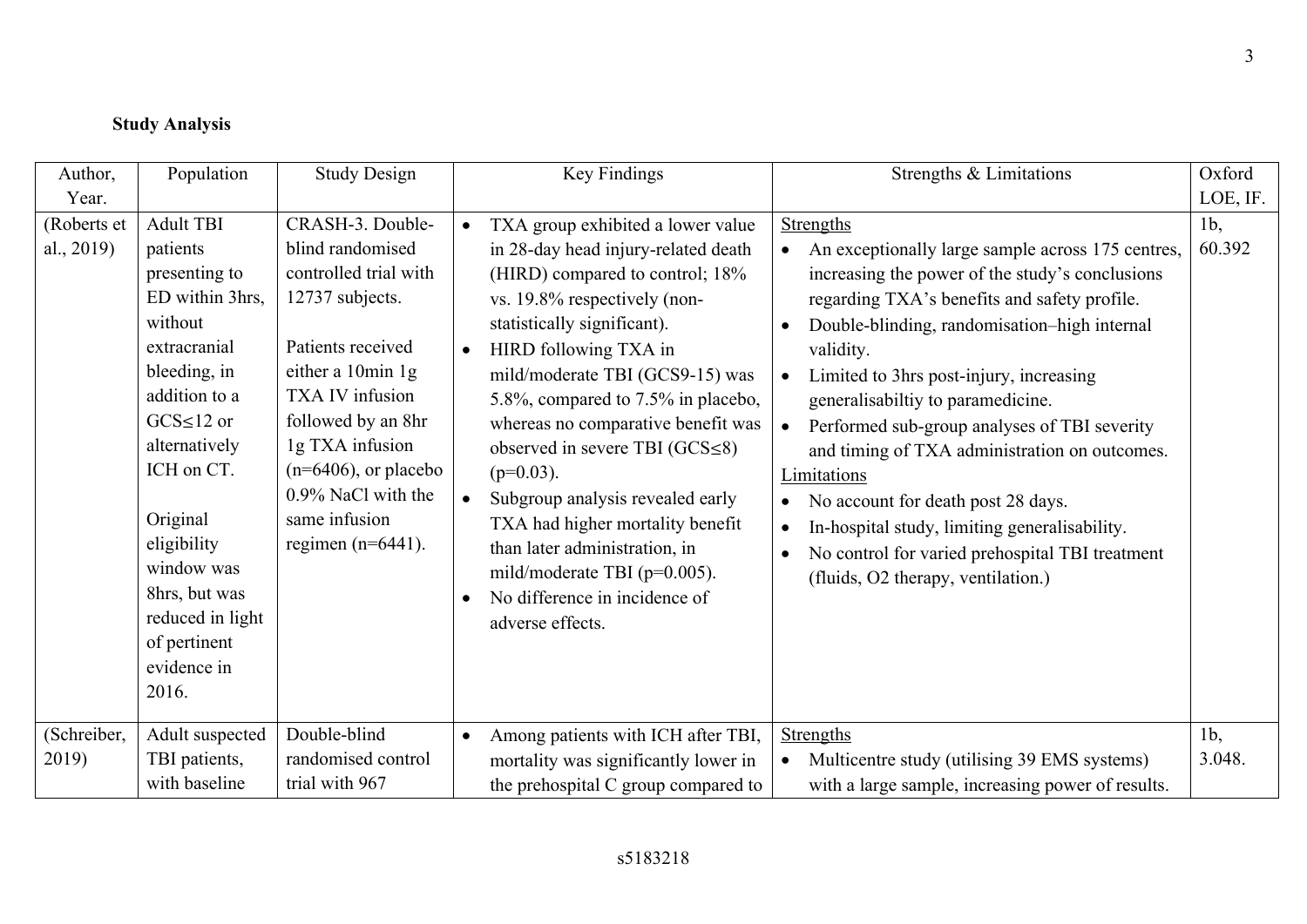|                                | GCS3-12 and<br>systolic<br>$BP \geq 90$ mm $Hg$ .                                                                                                                                | subjects. Patients,<br>received either:<br>$(1)$ A-Prehospital<br>saline bolus and<br>8hr in-hospital<br>saline infusion.<br>$(n=309)$<br>$(2)$ B-1g<br>prehospital TXA<br>bolus and 8hr 1g<br>TXA hospital<br>infusion. $(n=312)$<br>$(3)$ C-2g prehospital<br>bolus and 8hr<br>placebo infusion.<br>$(n=346)$ | B and A. Mortality values were<br>Prehospital study where median time of TXA was<br>$\bullet$<br>17%, 25% and 27% respectively.<br>40 minutes $(75\%$ within 1 hour) – high external<br>Accumulatively, this was 20.8% and<br>validity and generalisability to paramedicine.<br>27% mortality for those who<br>Double-blinded and randomised.<br>$\bullet$<br>received TXA (B&C) and no TXA<br>Observed disability 6 months post-injury and<br>$\bullet$<br>respectively.<br>treatment.<br>Nil difference in the disability<br>Limitations<br>Glasgow Outcome Score (GOS)<br>No subgroup analysis of TBI severity on TXA<br>(Figure 2) after six months.<br>benefit, meaning results may be skewed toward a<br>Non-statistically significant increase<br>$\bullet$<br>null relationship.<br>in seizure incidence in C.<br>Despite exclusion of SBP<90mHg, nil exclusion<br>$\bullet$<br>of polytrauma.<br>Exclusion of mild TBI. |           |
|--------------------------------|----------------------------------------------------------------------------------------------------------------------------------------------------------------------------------|-----------------------------------------------------------------------------------------------------------------------------------------------------------------------------------------------------------------------------------------------------------------------------------------------------------------|----------------------------------------------------------------------------------------------------------------------------------------------------------------------------------------------------------------------------------------------------------------------------------------------------------------------------------------------------------------------------------------------------------------------------------------------------------------------------------------------------------------------------------------------------------------------------------------------------------------------------------------------------------------------------------------------------------------------------------------------------------------------------------------------------------------------------------------------------------------------------------------------------------------------------------|-----------|
| (Fakharian<br>et al.,<br>2018) | TBI patients<br>$\geq$ 15 admitted to<br>ED within 8hrs,<br>with ICH on CT<br>scan. Enrolled<br>patients either<br>exhibited<br>isolated TBI or<br>polytrauma with<br>TBI as the | Double-blind<br>randomised control<br>trial with 149<br>subjects.<br><b>Identical TXA</b><br>dosaging and<br>placebo regime to<br>Roberts et al. (2019).<br>TXA group $(n=74)$                                                                                                                                  | The TXA group exhibited a non-<br>Strengths<br>$\bullet$<br>statistically significant lower<br>Double blinding and randomisation – high<br>$\bullet$<br>incidence of ICH growth compared<br>internal validity.<br>to placebo; $20.5\%$ and $22.7\%$<br>Disability reassessed three months post treatment.<br>$\bullet$<br>respectively.<br>Limitations<br>Increases in ICH volume were<br>In-hospital and treatment administered within<br>$\bullet$<br>significantly smaller following TXA<br>8hrs, decreasing generalisability paramedicine.<br>$(p=0.03)$ .<br>Small sample.<br>$\bullet$<br>TXA group exhibited statistically<br>Assessment of adverse effects was<br>$\bullet$<br>insignificant lower mortality and<br>incomprehensive; no account for pulmonary                                                                                                                                                            | 1b, 1.723 |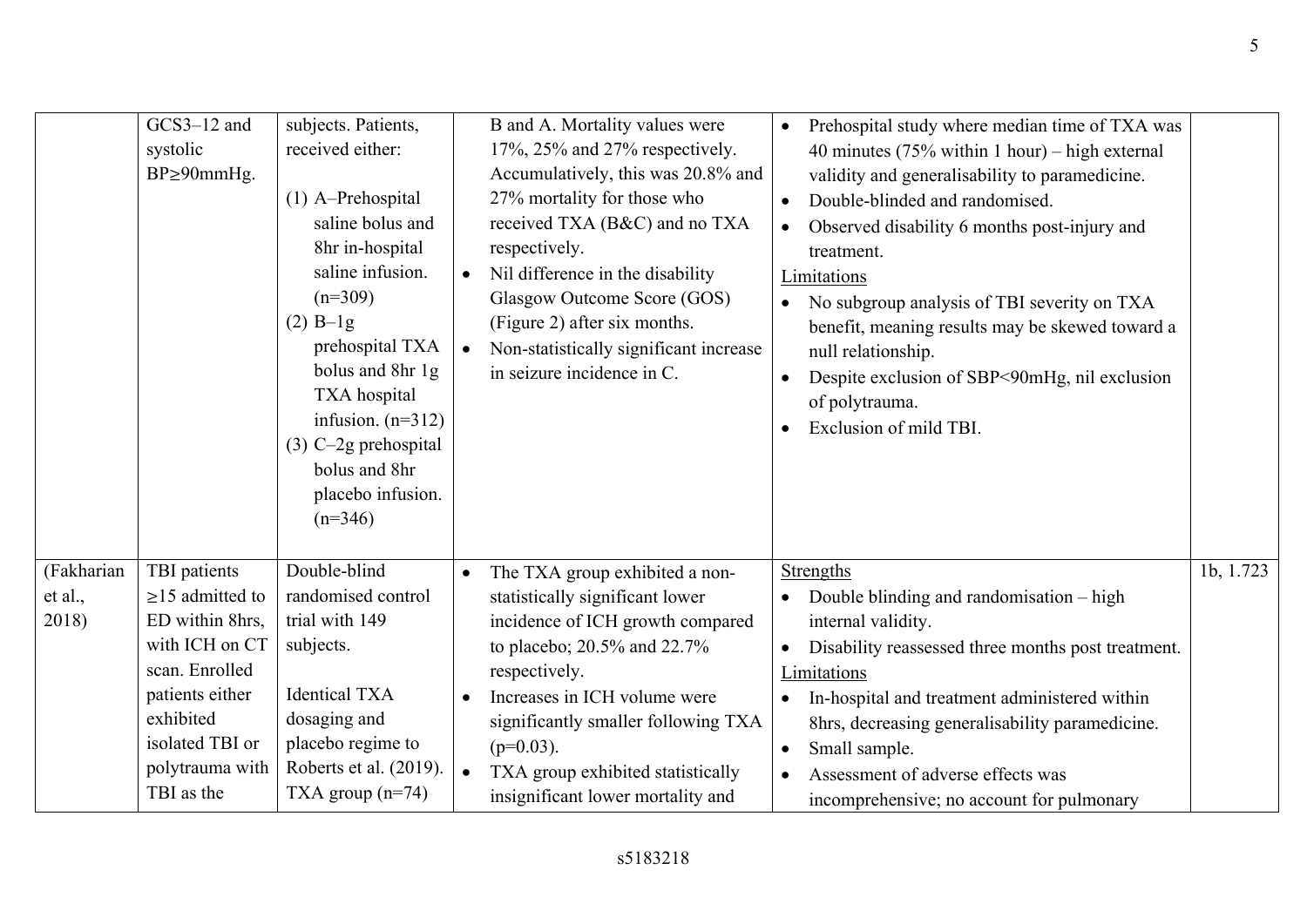6

|                         | primary injury.                                                                                                                            | and placebo $(n=75)$ .                                                                                                                                                                                           |           | adverse outcomes at discharge and<br>three months.<br>No evidence of any adverse effect<br>following TXA.                                                                    | $\bullet$<br>$\bullet$                                                               | embolism (PE), stroke or seizure.<br>Polytrauma not excluded – potentially skewing<br>data toward mortality benefit.<br>No sub-group analyses of time of TBI severity of<br>time of TXA administration on TXA's impact on<br>outcomes.<br>Time of second CT scan was inconsistent,<br>between 24-48 hours.                                                                                                                                                                                                                                                                                             |          |
|-------------------------|--------------------------------------------------------------------------------------------------------------------------------------------|------------------------------------------------------------------------------------------------------------------------------------------------------------------------------------------------------------------|-----------|------------------------------------------------------------------------------------------------------------------------------------------------------------------------------|--------------------------------------------------------------------------------------|--------------------------------------------------------------------------------------------------------------------------------------------------------------------------------------------------------------------------------------------------------------------------------------------------------------------------------------------------------------------------------------------------------------------------------------------------------------------------------------------------------------------------------------------------------------------------------------------------------|----------|
| (Jokar et<br>al., 2017) | TBI patients<br>$\geq$ 15 years<br>admitted to ED<br>within two<br>hours, were<br>$GCS \geq 8$ and<br>exhibited an<br>ICH of $\leq 30$ mL. | Single-blind<br>randomised control<br>trial with 80<br>subjects.<br><b>Identical TXA</b><br>dosaging and<br>placebo regime to<br>Roberts et al. (2019).<br>TXA group $(n=40)$<br>and placebo group<br>$(n=40)$ . | $\bullet$ | ICH expansion occurred in both<br>groups, however a substantially<br>lesser expansion of 7.87% following<br>TXA was observed, compared to<br>19.37% after placebo (p<0.001). | $\bullet$<br>$\bullet$<br>$\bullet$<br>$\bullet$<br>$\bullet$<br>٠<br>٠<br>$\bullet$ | <b>Strengths</b><br>Randomisation and single blinding.<br>The physician who assessed CT scans was<br>blinded, despite only single-blinding, to mitigate<br>confirmation bias.<br>Treatment administered within 2 hours of<br>incident – increasing generalisability to<br>paramedicine.<br>Limitations<br>Small sample.<br>In-hospital study, compromising generalisability.<br>Only single-blinded<br>No assessment of mortality, disability or adverse<br>effects between the TXA and placebo.<br>No exclusion of polytrauma.<br>No specification that results are specific to<br>mild/moderate TBI. | 1b, 0.62 |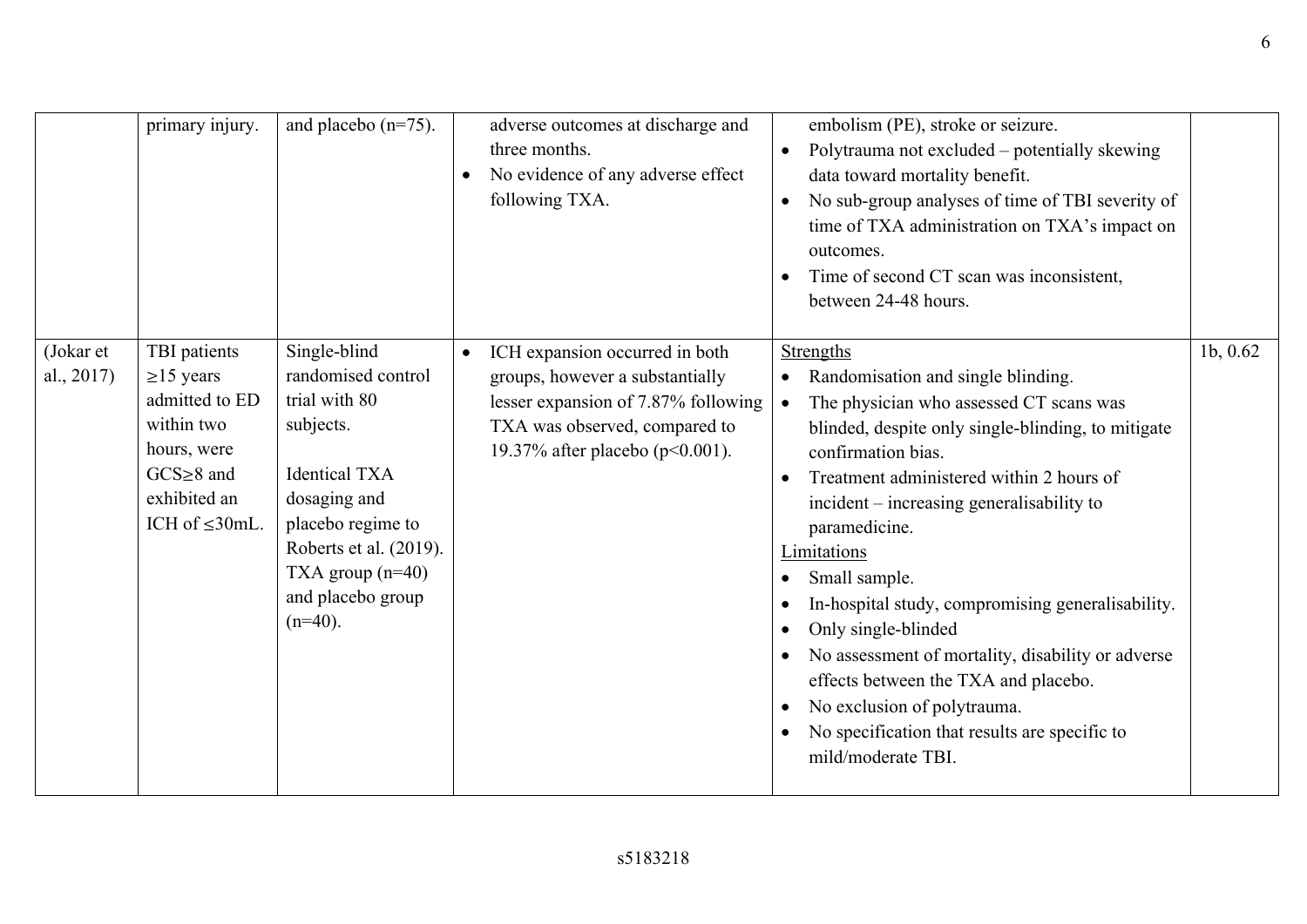| (Chakroun- | Patients $\geq 18$ | Unblinded              | $\bullet$ | No difference between TXA and      | <b>Strengths</b>                                 | 1b, 2.319 |
|------------|--------------------|------------------------|-----------|------------------------------------|--------------------------------------------------|-----------|
| Walha et   | years presenting   | randomised control     |           | placebo in mortality or disability | Randomisation protocols followed.<br>$\bullet$   |           |
| al., 2019) | to the ED with     | trial with 180         |           | after 28 days.                     | Exclusion of polytrauma patients.<br>$\bullet$   |           |
|            | TBI, no            | subjects.              | $\bullet$ | PE detected in 11.5% and 2.4% in   | Limitations                                      |           |
|            | extracranial       |                        |           | the TXA and control group          | Unblinded nature may have increased clinician's  |           |
|            | bleeding and       | <b>Identical TXA</b>   |           | respectively ( $p=0.02$ ).         | tendency to diagnose PE in the TXA group,        |           |
|            | ICH either on      | dosaging and           |           | No observed correlation between    | compromising the internal validity.              |           |
|            | admission or 6     | placebo regime to      |           | time of TXA administration and     | Inhospital study, impairing generalisability to  |           |
|            | hours after.       | Roberts et al. (2019). |           | thrombotic events.                 | paramedicine.                                    |           |
|            | Patients were      | TXA group $(n=96)$     |           |                                    | Small sample.                                    |           |
|            | included if        | and placebo group      |           |                                    | Limit for inclusion was 24 hours post-injury.    |           |
|            | treated within     | $(n=84)$ .             |           |                                    | Median treatment delay of 8hrs and 10% of        |           |
|            | 24 hours of        |                        |           |                                    | subjects received treatment within 3hrs, meaning |           |
|            | injury.            |                        |           |                                    | poor generalisabiltiy to paramedicine.           |           |
|            |                    |                        |           |                                    |                                                  |           |
|            |                    |                        |           |                                    |                                                  |           |

Abbreviations: IF; Impact Factor; CT; computed tomography.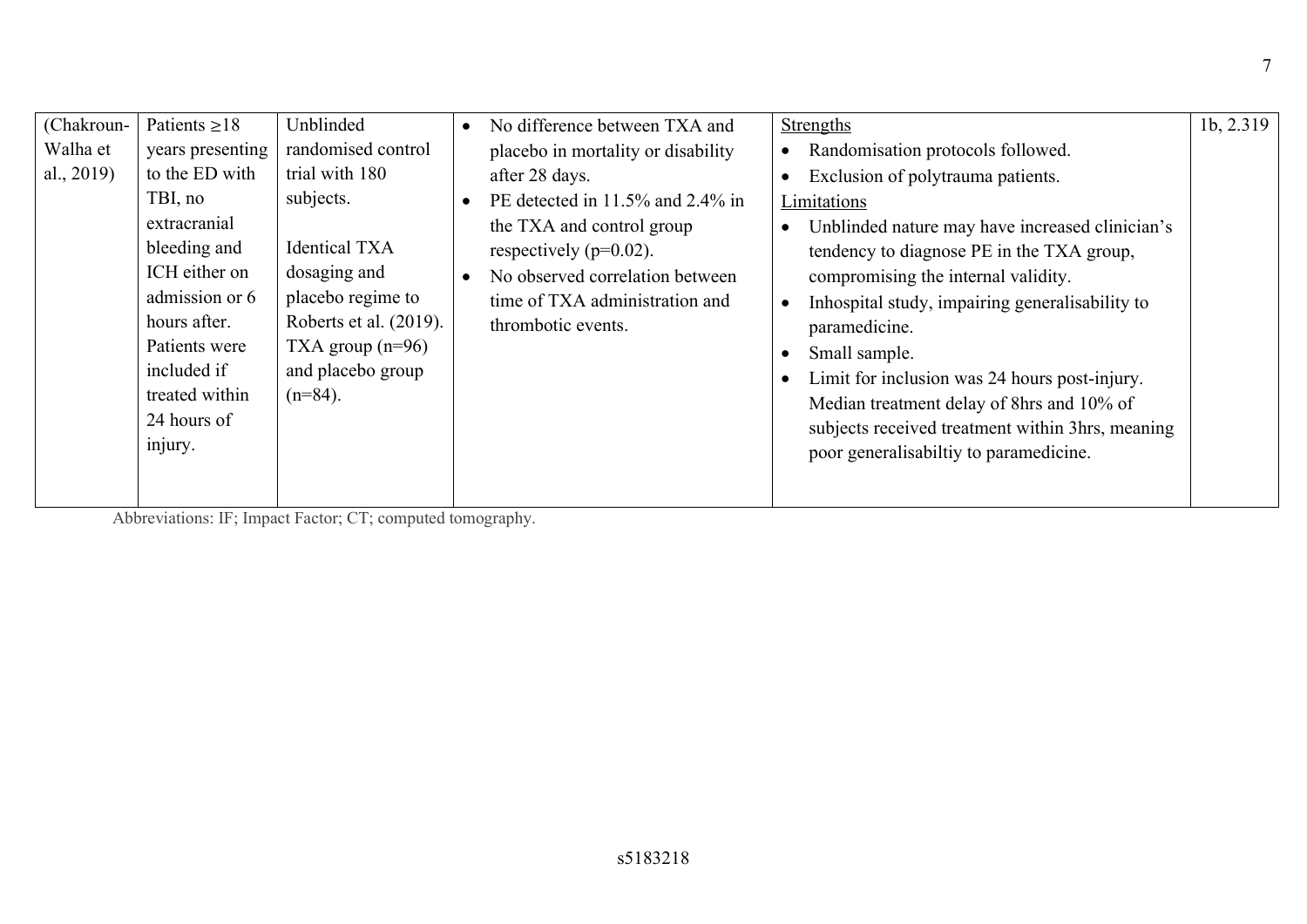#### **Comments**

The literature suggests TXA decreases volume expansion of ICH following TBI (Fakharian et al., 2018; Jokar et al., 2017) and decreases mortality. Evidence indicates TXA's mortality benefit is contingent on two primary factors: TBI severity and time of TXA administration after insult. Roberts et al. (2019) concluded prompt TXA administration within three hours decreases mortality in mild-to-moderate TBI, without mortality benefit in severe TBI. Mortality benefit increases with decreased time to treatment in mild-to-moderate TBI (GCS9–15). However, regardless of how soon TXA is administered to severe TBI patients (GCS≤8), mortality remains constant and is indifferent to placebo (Roberts et al., 2019). TXA administered within 8 hours incurred no mortality benefit, as TXA prevents further ICH expansion as opposed to reversing it (Chakroun-Wahla et al., 2019). All but one study reported no increase in adverse effects following TXA. That single study found TXA increased incidence of PE, however its findings lacked internal validity.

#### **Considerations**

At present, prehospital TBI management guidelines involve reducing secondary brain injury through reversing hypoxaemia, abnormal carbon dioxide levels and hypotension. Current research suggests TXA is safe and beneficial in treating mild-to-moderate TBI if delivered within three hours. However, current literature is predominately emergency department based. Additional prehospital double-blind randomised controlled trials would assist in solidifying TXA's benefit and safety profile in prehospital TBI management. Trials investigating the most effective TXA dosaging regimen would also assist in integrating TXA into prehospital TBI clinical practice guidelines.

## **Clinical Bottom Line**

Early prehospital TXA administration likely reduces ICH expansion and improves mortality in mild-to-moderate TBI, without adverse effect.

#### s5183218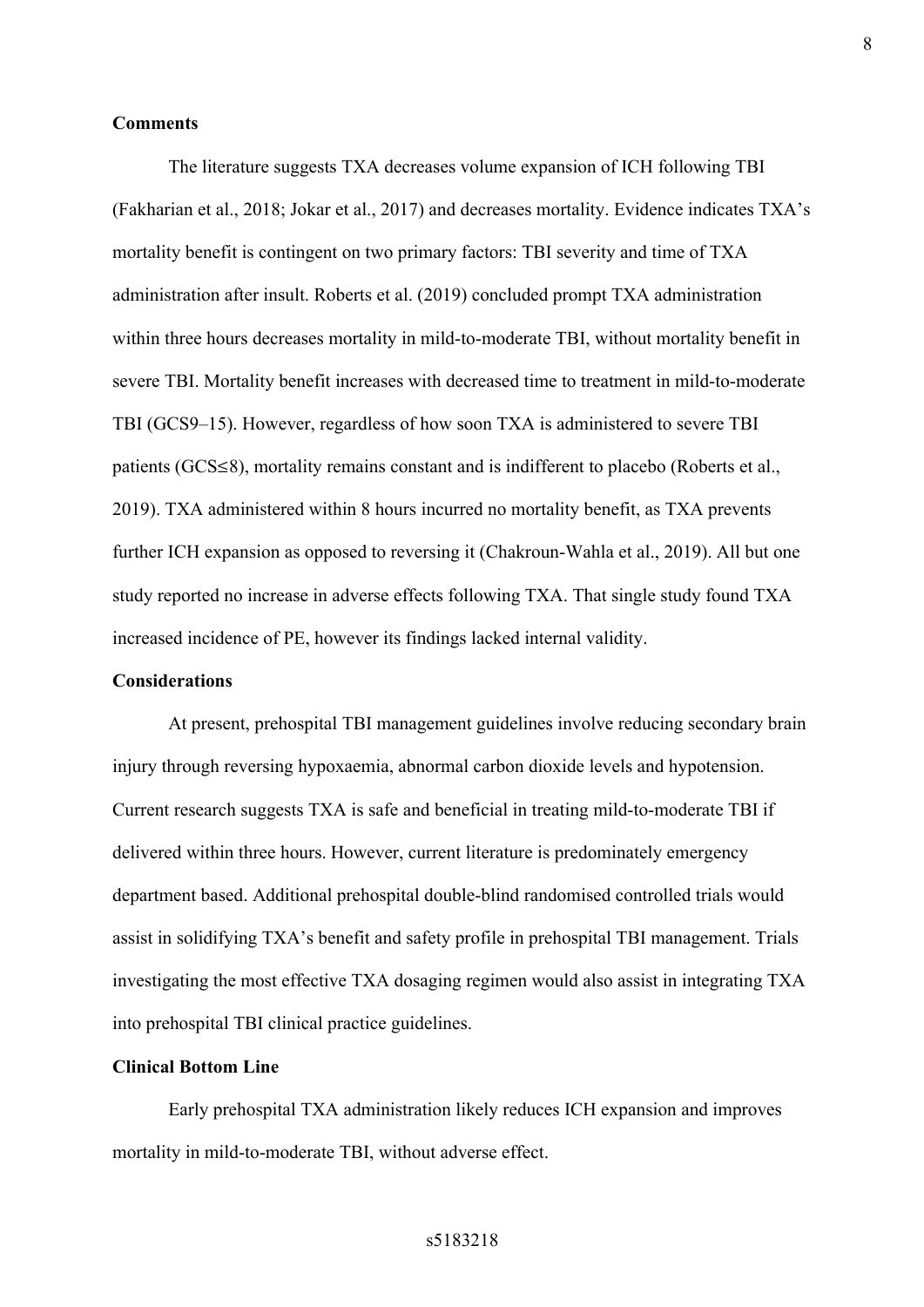#### References

- Chakroun-Walha, O., Samet, A., Jerbi, M., Nasri, A., Talbi, A., Kanoun, H., Souissi, B., Chtara, K., Bouaziz, M., Ksibi, H., & Rekik, N. (2019). Benefits of the tranexamic acid in head trauma with no extracranial bleeding: a prospective follow-up of 180 patients. *European Journal of Trauma & Emergency Surgery, 45*(4), 719-726. https://doi.org/10.1007/s00068-018-0974-z
- Fakharian, E., Abedzadeh-Kalahroudi, M., & Atoof, F. (2018). Effect of Tranexamic Acid on Prevention of Hemorrhagic Mass Growth in Patients with Traumatic Brain Injury. *World Neurosurgery, 109*, e748‐e753. https://doi.org/10.1016/j.wneu.2017.10.075
- Jokar, A., Ahmadi, K., Salehi, T., Sharif-Alhoseini, M., & Rahimi-Movaghar, V. (2017). The effect of tranexamic acid in traumatic brain injury: a randomized controlled trial. *Chinese Journal of Traumatology, 20*(1), 49‐51. https://doi.org/10.1016/j.cjtee.2016.02.005
- Roberts, I., Shakur-Still, H., Aeron-Thomas, A., Belli, A., Brenner, A., Chaudary, M. A., Chaudhri, R., Jamaluddin, S. F., Frimley, L., Javaid, K., Jooma, R., Kayani, A., Leech, C., Mahmood, K., Mansukhani, R., Noor, J., Mejia-Mantilla, J., Moss, P., Pott, J., Sandercock, P., Shokunbi, T., & Vallecilla, L. (2019). Effects of tranexamic acid on death, disability, vascular occlusive events and other morbidities in patients with acute traumatic brain injury (CRASH-3): a randomised, placebo-controlled trial. *Lancet, 394*(10210), 1713‐1723. https://doi.org/10.1016/S0140-6736(19)32233-0
- Schreiber, M. A. (2019). Prehospital tranexamic acid improves survival after traumatic brain injury in patients with intracranial hemorrhage. *Shock, 51*(6), 26‐28. https://doi.org/10.1097/SHK.0000000000001374

s5183218